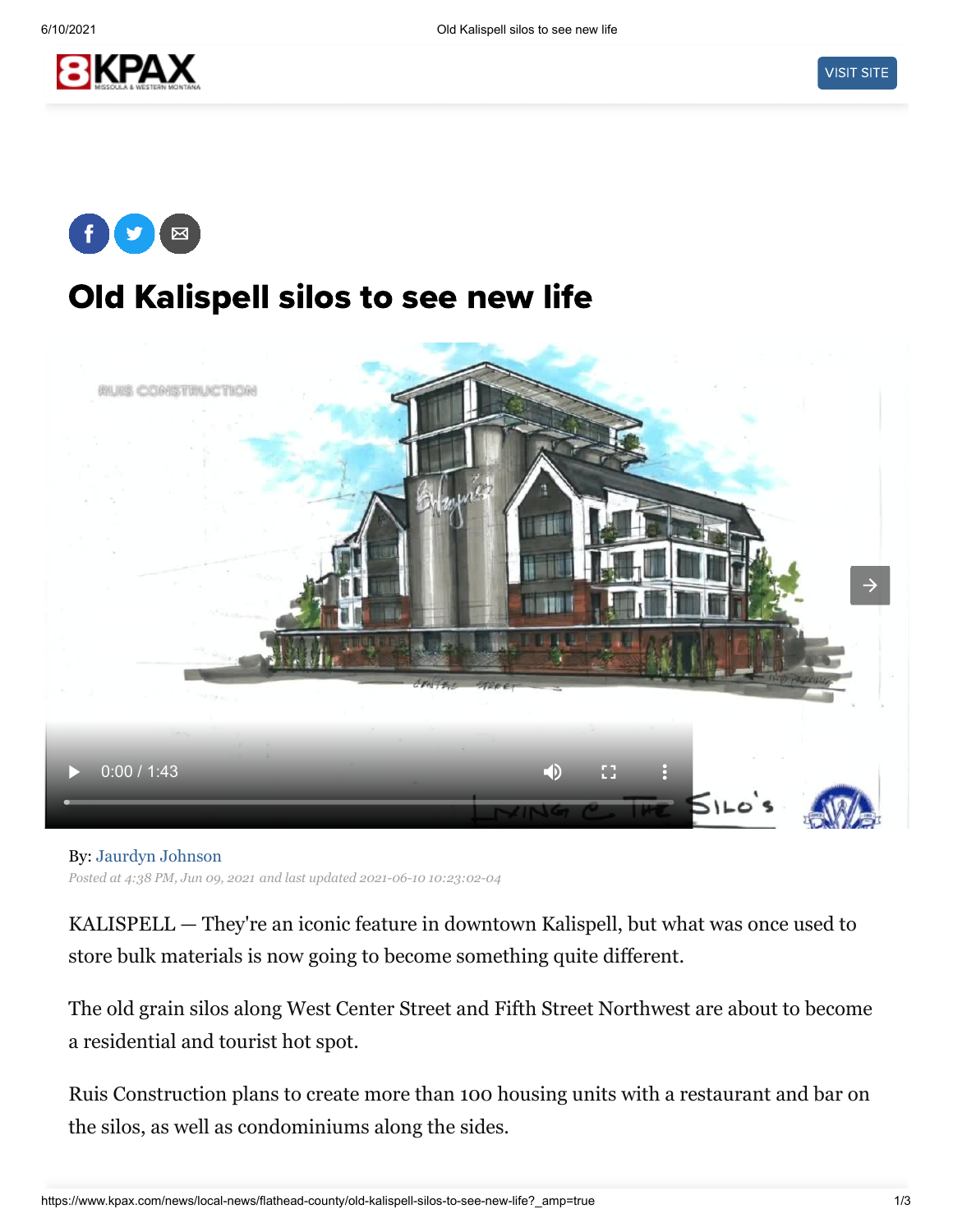## **BIKPAX** literally would be able to say they went up and had dinner or lunch up on the top of 100 footballs was the top on the top of 100 footballs was the top of 100 footballs was the top of 100 footballs was the top of 100 footba

silos," said Mick Ruis the owner of Ruis Construction.

The new living space will also be right on the new Parkline Trail, which Ruis stated is another bonus.

"They can step out of your house and walk him down to the other side of town and will not have to worry about you and your kids getting run over,"said Ruis.

Ruis is most excited about saving a piece of Montana history and developing for the future.

"It's just to be able to save those structures, give people walking distance to downtown the Main Street, plus all the everything else that you got there going on in the valley," said Ruis.

And this project is going to bring nearly 200 units of housing to an area of Kalispell that needs it.

"It'll be nice to see some of that transformed and then bring a lot of really needed housing downtown," said Christy Dawson, Montana West Economic Development spokesperson.

Dawson said this project is a partnership to make a new space for residents and tourists.

"It's really a great example of a partnership. both public and private and how many hands come together to make something like this work it's not something one person can do it's not necessarily easy it's not necessarily quick but i think the payoff is going to be huge," said Dawson.

The development will bring a new look to the more industrial part of town. Dawson says it will be more than just a place to grab a cold one and a bite to eat, but make the site more appealing.

"We are hoping that Mick's and other developments are going to bring, you know, not only the housing we need, but make it walkable for people," explained Christy Dawson. "Get them downtown to experience the shops and the restaurants that are started to come out. And there's going to be a lot of office space in some of the new developments as well, so people will be able to live and work. And, you know, go out and enjoy downtown."